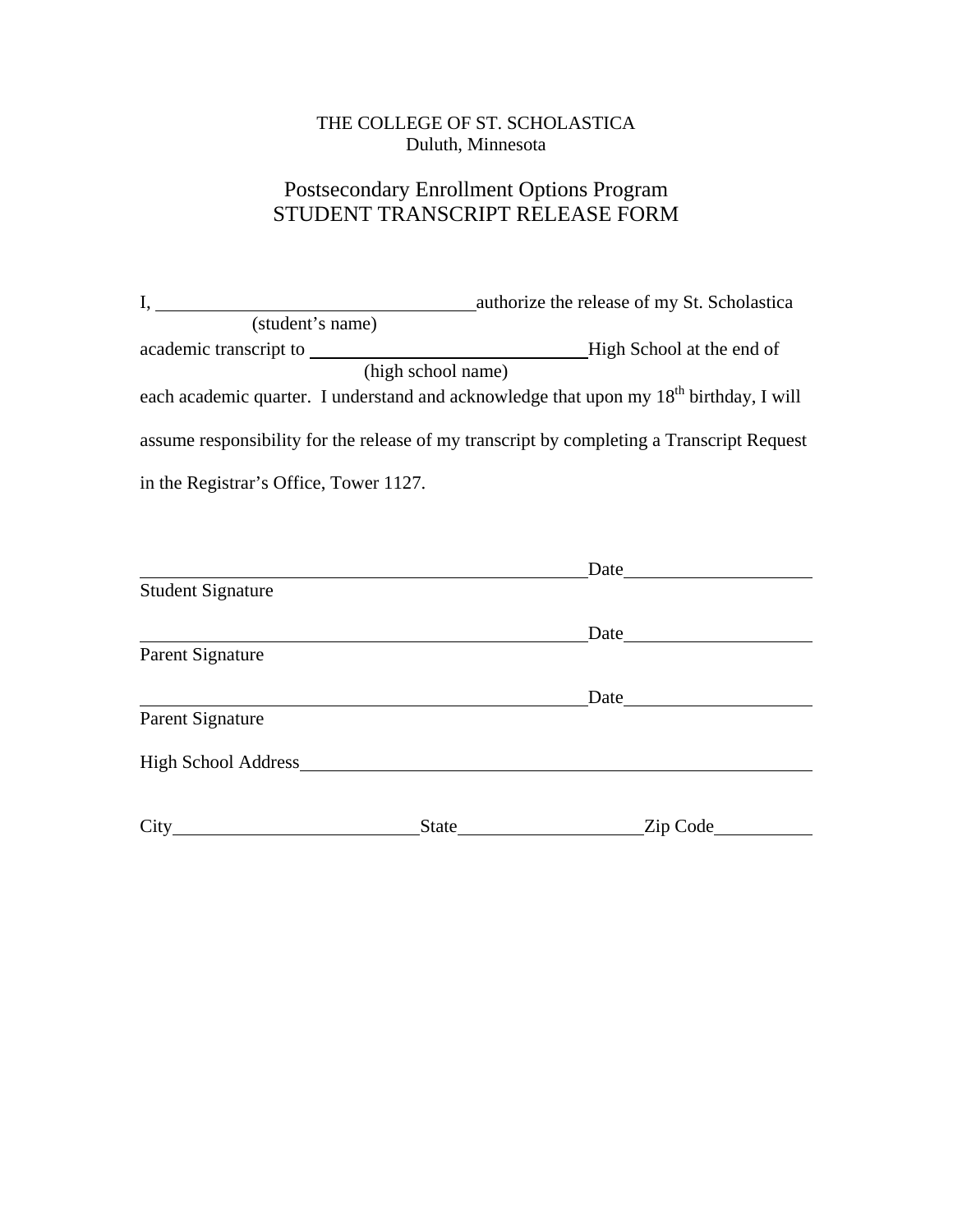### THE COLLEGE OF ST. SCHOLASTICA Duluth, Minnesota

## Postsecondary Enrollment Options Program STUDENT WAIVER

| We, the parents of $\overline{\phantom{a}}$                                                       | a student at                 |  |
|---------------------------------------------------------------------------------------------------|------------------------------|--|
| (students name)                                                                                   |                              |  |
|                                                                                                   | High School, give permission |  |
| (high school name)                                                                                |                              |  |
| for our son/daughter, to attend the College of St. Scholastica in Duluth, Minnesota, within the   |                              |  |
| confines of the state supported Post Secondary Enrollment Options Program. We acknowledge         |                              |  |
| and understand that our son/daughter will be involved in college-level programs and activities,   |                              |  |
| and will be expected to abide by the rules, regulations, and procedures of the College of         |                              |  |
| St. Scholastica. We understand that academic transcripts will not be released until all books are |                              |  |
| returned to the College.                                                                          |                              |  |

\_\_\_\_\_\_\_\_\_\_\_\_\_\_\_\_\_\_\_\_\_\_\_\_\_\_\_\_\_\_\_\_\_\_\_\_\_\_\_\_\_\_\_\_\_\_\_\_\_\_\_\_\_\_\_\_

Parent Signatures

Date

 $\frac{1}{\sqrt{2}}$  ,  $\frac{1}{\sqrt{2}}$  ,  $\frac{1}{\sqrt{2}}$  ,  $\frac{1}{\sqrt{2}}$  ,  $\frac{1}{\sqrt{2}}$  ,  $\frac{1}{\sqrt{2}}$  ,  $\frac{1}{\sqrt{2}}$  ,  $\frac{1}{\sqrt{2}}$  ,  $\frac{1}{\sqrt{2}}$  ,  $\frac{1}{\sqrt{2}}$  ,  $\frac{1}{\sqrt{2}}$  ,  $\frac{1}{\sqrt{2}}$  ,  $\frac{1}{\sqrt{2}}$  ,  $\frac{1}{\sqrt{2}}$  ,  $\frac{1}{\sqrt{2}}$